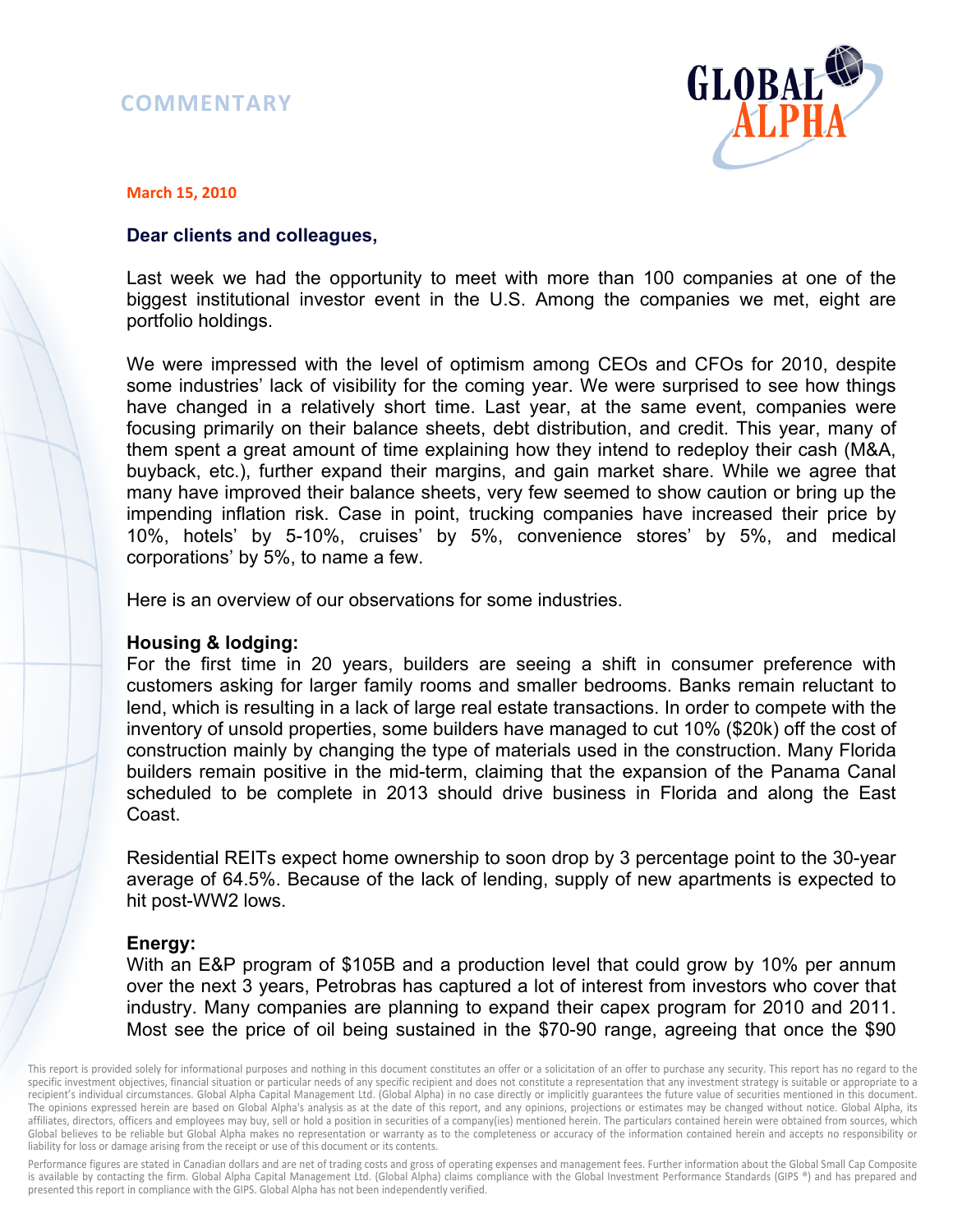

mark has been crossed, it could have a very negative effect on the economy. Until rig count goes down, the price of natural gas could remain depressed in the short term.

### **Retailers/Distributors:**

Traffic has been stronger than anticipated, but the average ticket has been soft as consumers select cheaper items. Many retailers expect their average ticket to pick up in 2010. Driving same-store-sales and improving margins have become retailers' main priorities. Some are even seeking global growth by further expanding their business to Latin America and the Asia Pacific region.

During our retail check, store managers confirmed that consumers are still very sensitive to price.

#### **Airlines:**

Comparables from last year are easy to beat going into Q2 and Q3. Discount airlines continue to gain market share (now 29% total seat miles) from conventional airlines in an overall reduced capacity industry (10% drop in the past 3 years). Yet, one discount airline claims that its flight cancellations for the first 2 months of this year have hit its total cancellation number for the entire year of 2009.

# **IT**:

E-commerce, online advertising, infrastructure, and optimization software companies are certainly among the most optimistic group regarding opportunity and future growth.

# **Health Care:**

Software providers of electronic health records are likely to perform well in 2010, given that adoption of electronic systems is underpenetrated at 15-20%.

Among the companies in which the portfolio is invested, we met with the management from Comstock Resources. The stock has been a laggard this year, down 19%, which is somewhat puzzling given that Comstock is a US\$2 billion market cap natural gas producer that has emerged as one of the leading producers in the Haynesville shale gas arena. The company has grown proved reserves per share by 25% in 2009, and production per share by 27% in Q4 2009. The company has little debt, and it is one of the lowest cost producers. The company expects to increase reserves per share by about 40% in 2010, and production per share by 20%. In light of the interest in shale gas, we believe the company, at its current stock price, has become an attractive acquisition target.